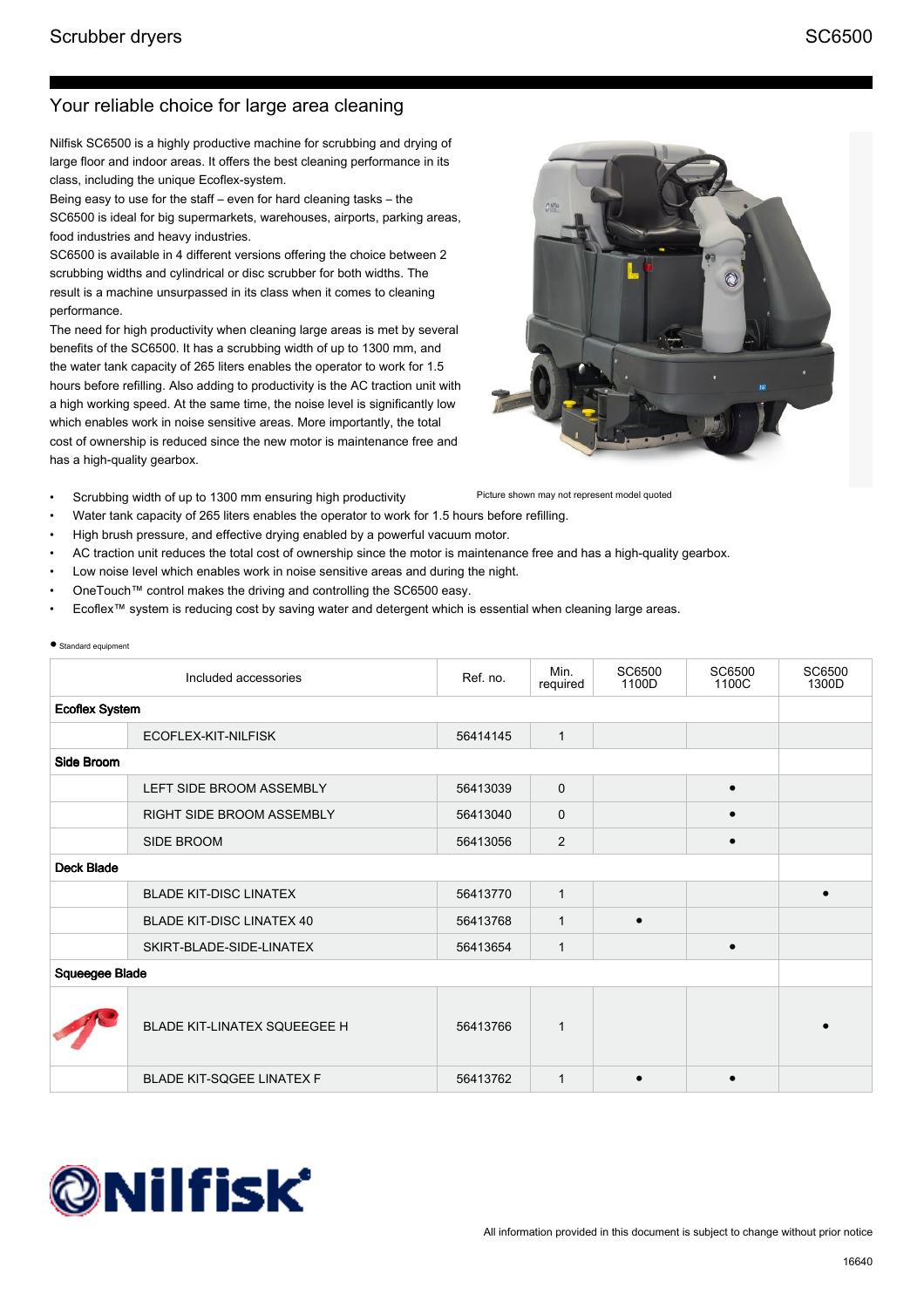● Standard equipment

|                       | Included accessories                    |              | Ref. no.     | Min.<br>required | SC6500<br>1300C |
|-----------------------|-----------------------------------------|--------------|--------------|------------------|-----------------|
| <b>Ecoflex System</b> |                                         |              |              |                  |                 |
|                       | ECOFLEX-KIT-NILFISK                     |              | 56414145     | $\mathbf{1}$     |                 |
| Side Broom            |                                         |              |              |                  |                 |
|                       | LEFT SIDE BROOM ASSEMBLY                |              | 56413039     | $\mathbf 0$      | $\bullet$       |
|                       | RIGHT SIDE BROOM ASSEMBLY               |              | 56413040     | $\mathbf 0$      |                 |
|                       | SIDE BROOM                              |              | 56413056     | $\mathbf{2}$     |                 |
| <b>Deck Blade</b>     |                                         |              |              |                  |                 |
|                       | <b>BLADE KIT-DISC LINATEX</b>           |              | 56413770     | $\mathbf{1}$     |                 |
|                       | <b>BLADE KIT-DISC LINATEX 40</b>        |              | 56413768     | $\mathbf{1}$     |                 |
|                       | SKIRT-BLADE-SIDE-LINATEX                |              | 56413654     | $\mathbf{1}$     | $\bullet$       |
| Squeegee Blade        |                                         |              |              |                  |                 |
|                       | BLADE KIT-LINATEX SQUEEGEE H            |              | 56413766     | $\mathbf{1}$     |                 |
|                       | <b>BLADE KIT-SQGEE LINATEX F</b>        |              | 56413762     | $\mathbf{1}$     |                 |
| Model                 |                                         | SC6500 1100D | SC6500 1100C |                  | SC6500 1300D    |
| Ref. no.              |                                         | 56414022     | 56414023     |                  | 56414024        |
| PRODUCT FEATURES      |                                         |              |              |                  |                 |
|                       | Automatic squeegee lift in reverse      |              |              |                  |                 |
| Back up warning alarm |                                         |              |              |                  |                 |
|                       | Blades can be used on 4 edges           |              |              |                  |                 |
|                       | One-Touch™ control panel                |              |              |                  |                 |
| Disc deck             |                                         |              |              |                  |                 |
| Cylindrical deck      |                                         |              |              |                  |                 |
| Ecoflex prepared      |                                         |              |              |                  |                 |
|                       | Break-away squeegee clips               |              |              |                  |                 |
|                       | Squeezable drain hose with flow control |              |              |                  |                 |
| Squeegee              |                                         |              |              |                  |                 |

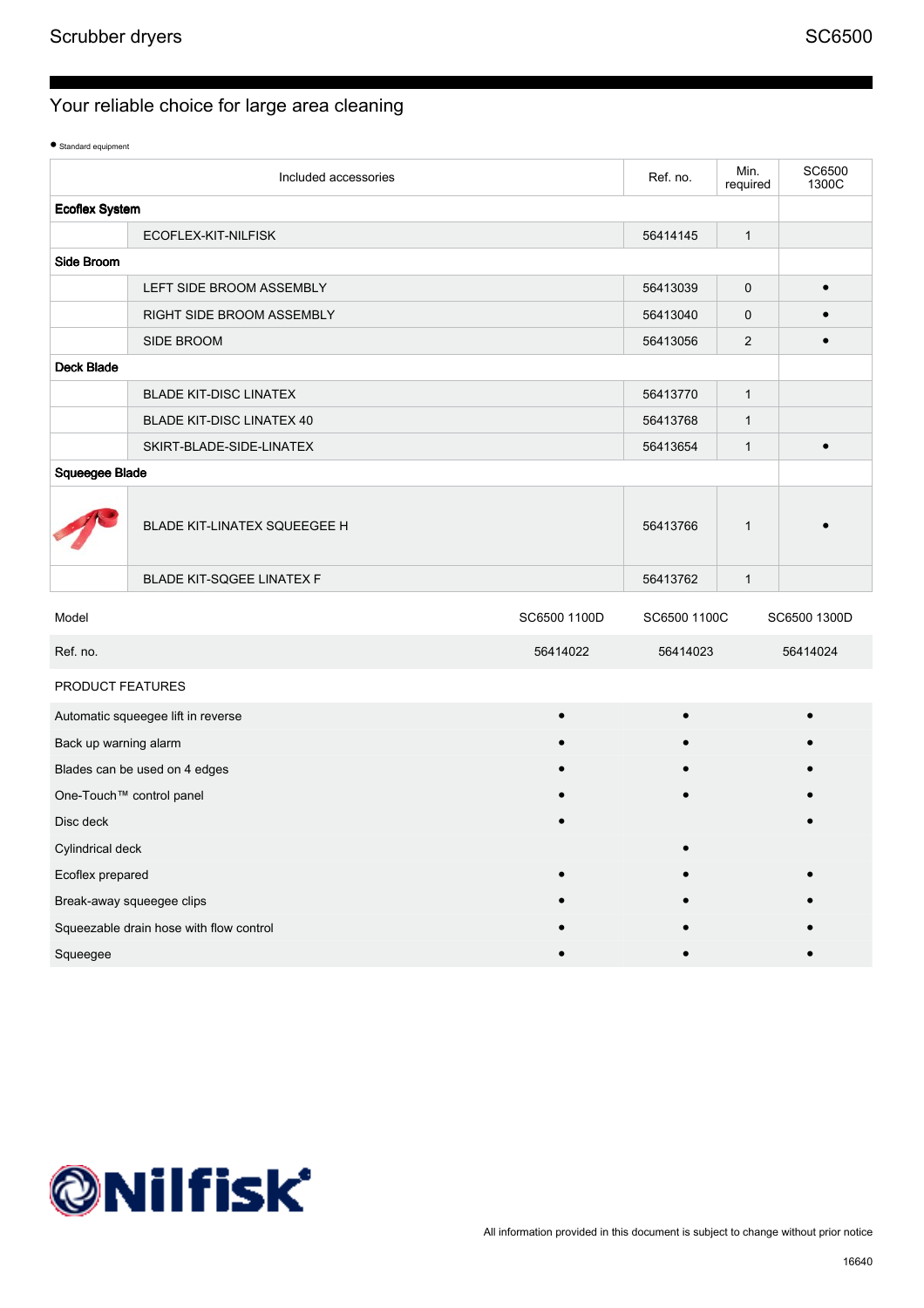| Model                   | SC6500 1300C |
|-------------------------|--------------|
| Ref. no.                | 56414025     |
| <b>PRODUCT FEATURES</b> |              |

| Automatic squeegee lift in reverse      | $\bullet$ |
|-----------------------------------------|-----------|
| Back up warning alarm                   |           |
| Blades can be used on 4 edges           |           |
| One-Touch™ control panel                |           |
| Disc deck                               |           |
| Cylindrical deck                        |           |
| Ecoflex prepared                        |           |
| Break-away squeegee clips               |           |
| Squeezable drain hose with flow control |           |
| Squeegee                                |           |

| <b>Technical specifications</b>                     | SC6500 1100D   | SC6500 1100C   | SC6500 1300D   |
|-----------------------------------------------------|----------------|----------------|----------------|
| Solution pump min./max. (I/min. at 100 psi)         | $3.1 - 9.4$    | $3.1 - 9.4$    | $3.1 - 9.4$    |
| Max. running time                                   | 5 HOURS        | 5 HOURS        | 5 HOURS        |
| Max. speed (km/h)                                   | 9              | 9              | 9              |
| Battery capacity (Ah/5)                             | 480            | 480            | 480            |
| Voltage (V)                                         | 36             | 36             | 36             |
| IP protection class                                 | IP3X           | IP3X           | IP3X           |
| Brush motor (W)                                     | 1x2240         | 2x1120         | 3x1120         |
| Traction motor power (W)                            | 1400           | 1400           | 1400           |
| Vacuum motor power (W)                              | 560-3 stages   | 560-3 stages   | 560-3 stages   |
| Sound pressure level (dB(A))                        | 70             | 70             | 70             |
| Productivity theoretical/actual (m <sup>2</sup> /h) | 9000/6300      | 9000/6300      | 11700/8190     |
| Scrubbing width (mm)                                | 1000           | 1000           | 1300           |
| Min. turn-around aisle width (cm)                   | 214            | 214            | 214            |
| Max. climbing rate (%)                              | $10.5 - 16$    | $10.5 - 16$    | $10.5 - 16$    |
| Solution/recovery tank (I)                          | 265/265        | 265/265        | 265/265        |
| Squeegee width (cm)                                 | 125            | 125            | 145            |
| Brush/pad diameter (mm)                             | 510/508        |                | 430/432        |
| Brush pressure (kg)                                 | 43/90/145      | 38/54/90       | 43/90/145      |
| Brush speed (RPM)                                   | 240            | 630            | 225            |
| Brush quantity and type                             | 2 Disc         | 2 Cylindrical  | 3 Disc         |
| Length x width x height (mm)                        | 1870x1080x1480 | 1870x1210x1480 | 1870x1330x1480 |
| Gross weight (gvw) (kg)                             | 1460           | 1508           | 1506           |
| Shipping weight (kg)                                | 1266           | 1314           | 1312           |

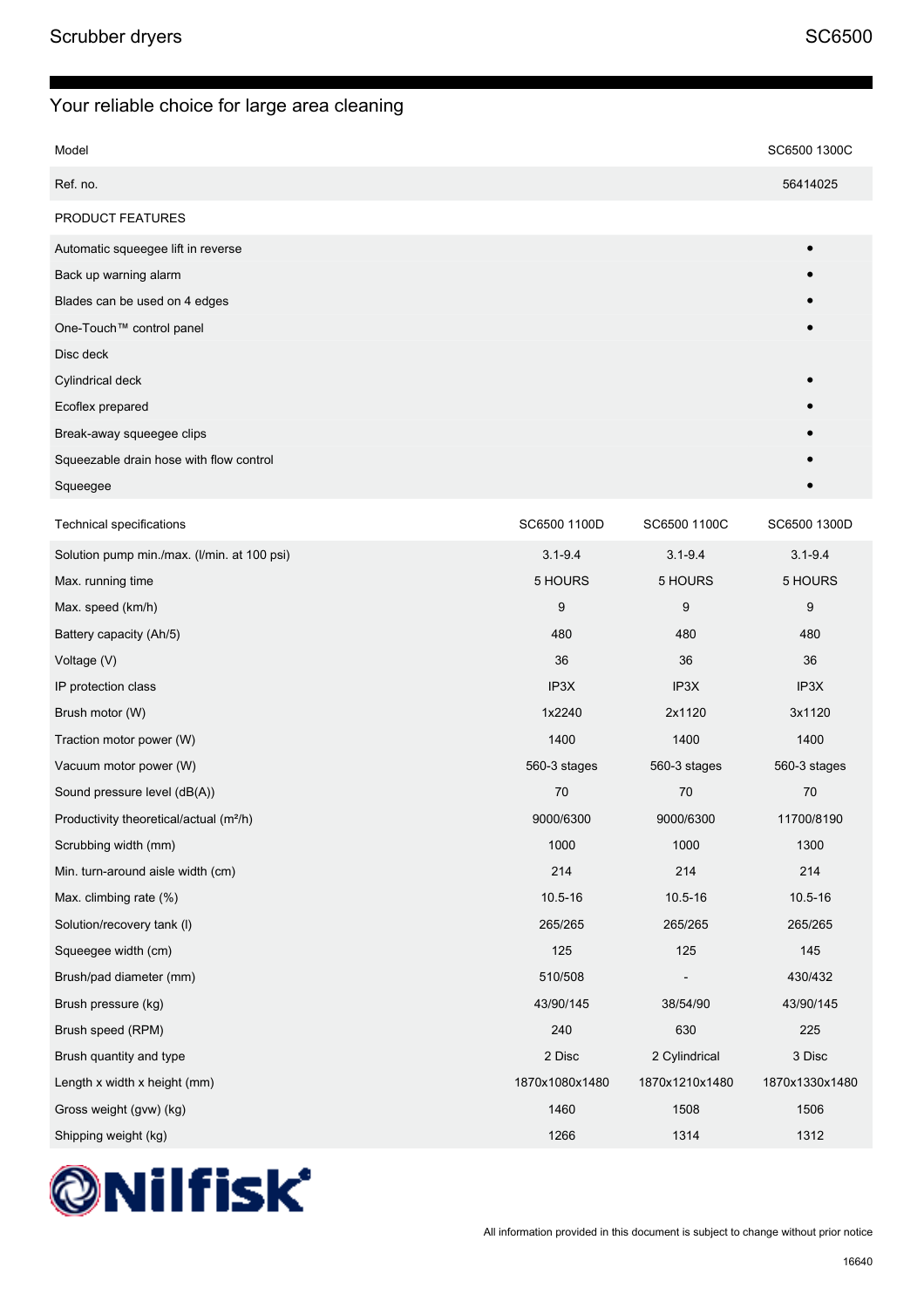| <b>Technical specifications</b>                     | SC6500 1300C   |
|-----------------------------------------------------|----------------|
| Solution pump min./max. (I/min. at 100 psi)         | $3.1 - 9.4$    |
| Max. running time                                   | 5 HOURS        |
| Max. speed (km/h)                                   | 9              |
| Battery capacity (Ah/5)                             | 480            |
| Voltage (V)                                         | 36             |
| IP protection class                                 | IP3X           |
| Brush motor (W)                                     | 2x1120         |
| Traction motor power (W)                            | 1400           |
| Vacuum motor power (W)                              | 560-3 stages   |
| Sound pressure level (dB(A))                        | 70             |
| Productivity theoretical/actual (m <sup>2</sup> /h) | 11700/8190     |
| Scrubbing width (mm)                                | 1300           |
| Min. turn-around aisle width (cm)                   | 214            |
| Max. climbing rate (%)                              | 10.5-16        |
| Solution/recovery tank (I)                          | 265/265        |
| Squeegee width (cm)                                 | 145            |
| Brush/pad diameter (mm)                             |                |
| Brush pressure (kg)                                 | 38/54/90       |
| Brush speed (RPM)                                   | 630            |
| Brush quantity and type                             | 2 Cylindrical  |
| Length x width x height (mm)                        | 1870x1410x1480 |
| Gross weight (gvw) (kg)                             | 1547           |
| Shipping weight (kg)                                | 1353           |

 $\bullet$  Standard equipment,  $\circ$  Supplementary accessories,  $\Box$  Mountable equipment

| Accessories      |                             | Ref. no. | Min.<br>required | SC6500<br>1100D | SC6500<br>1100C | SC6500<br>1300D |
|------------------|-----------------------------|----------|------------------|-----------------|-----------------|-----------------|
| Pad 17" / 432 mm |                             |          |                  |                 |                 |                 |
|                  | PAD 17 432MM ECO BLACK 5PCS | 10001938 | 3                |                 |                 | $\circ$         |
|                  | PAD 17 432MM ECO BLUE 5PCS  | 10001939 | 3                |                 |                 | $\circ$         |
|                  | PAD 17 432MM ECO GREEN 5PCS | 10001940 | 3                |                 |                 | $\circ$         |

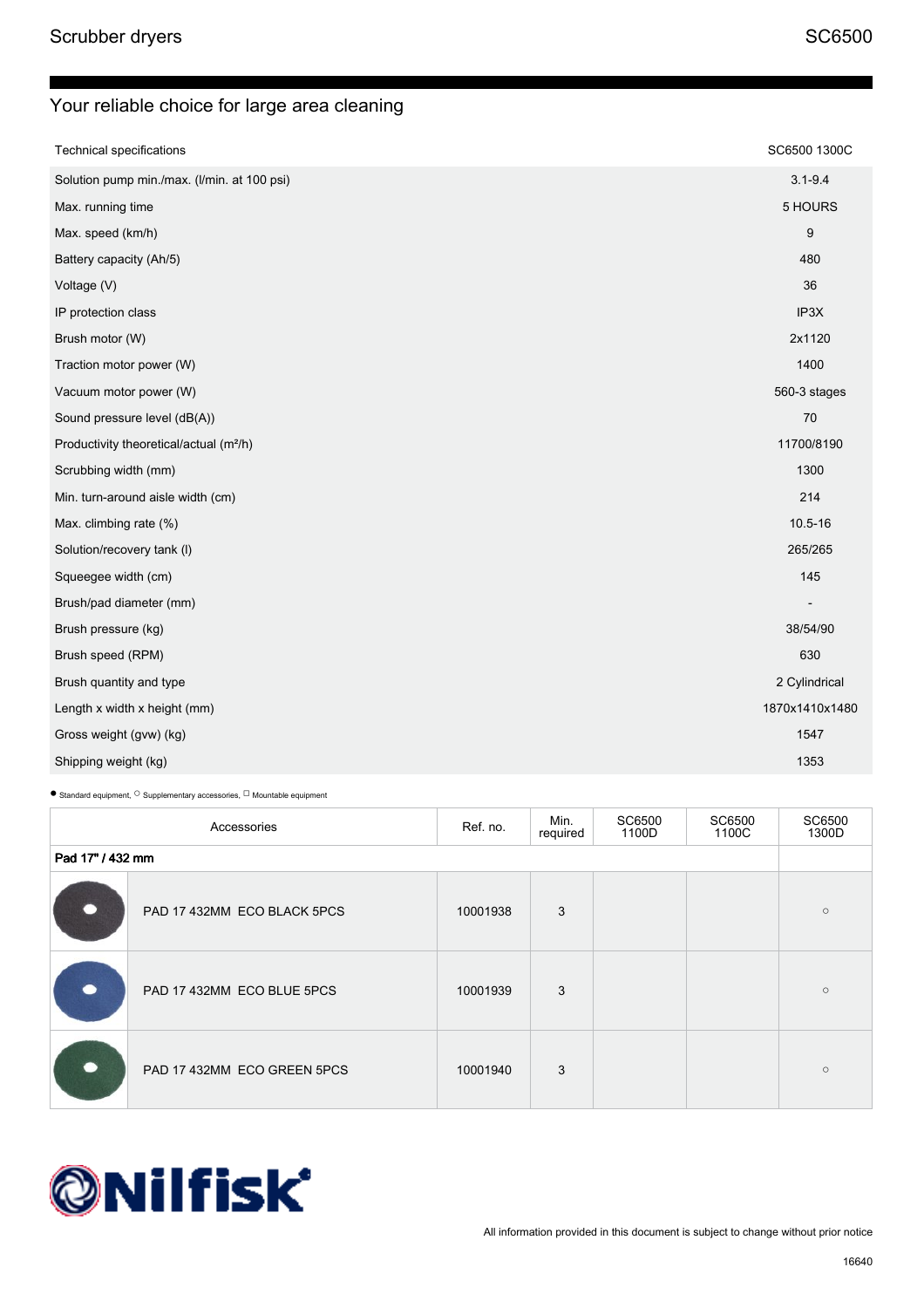|                    | Accessories                           | Ref. no. | Min.<br>required | SC6500<br>1100D | SC6500<br>1100C | SC6500<br>1300D |
|--------------------|---------------------------------------|----------|------------------|-----------------|-----------------|-----------------|
|                    | PAD 17 432MM ECO RED 5PCS             | 10001941 | 3                |                 |                 | $\circ$         |
|                    | PAD 17 432MM ECO TAN 5PCS             | 10001937 | 3                |                 |                 | $\circ$         |
|                    | PAD 17 432MM ECO WHITE 5PCS           | 10001936 | 3                |                 |                 | $\circ$         |
|                    | PAD 17 432MM EPP MAROON 10PCS         | 10001975 | 3                |                 |                 | $\circ$         |
| Pad 20" / 508 mm   |                                       |          |                  |                 |                 |                 |
|                    | PAD 20 508MM ECO BLACK 5PCS           | 10001955 | $\overline{2}$   | $\circ$         |                 |                 |
|                    | PAD 20 508MM ECO BLUE 5PCS            | 10001956 | $\overline{2}$   | $\circ$         |                 |                 |
|                    | PAD 20 508MM ECO BROWN 5PCS           | 10001957 | 2                | $\circ$         |                 |                 |
|                    | PAD 20 508MM ECO GREEN 5PCS           | 10001958 | $\overline{2}$   | $\circ$         |                 |                 |
|                    | PAD 20 508MM ECO RED 5PCS             | 10001959 | $\overline{2}$   | $\circ$         |                 |                 |
|                    | PAD 20 508MM ECO TAN 5PCS             | 10001954 | $2^{\circ}$      | $\circ$         |                 |                 |
|                    | PAD 20 508MM ECO WHITE 5PCS           | 10001960 | $\overline{2}$   | $\circ$         |                 |                 |
| <b>Special Pad</b> |                                       |          |                  |                 |                 |                 |
|                    | PAD 17 432MM ECO BRILLIANCE BLUE 2PCS | 10002337 | 3                |                 |                 | $\circ$         |

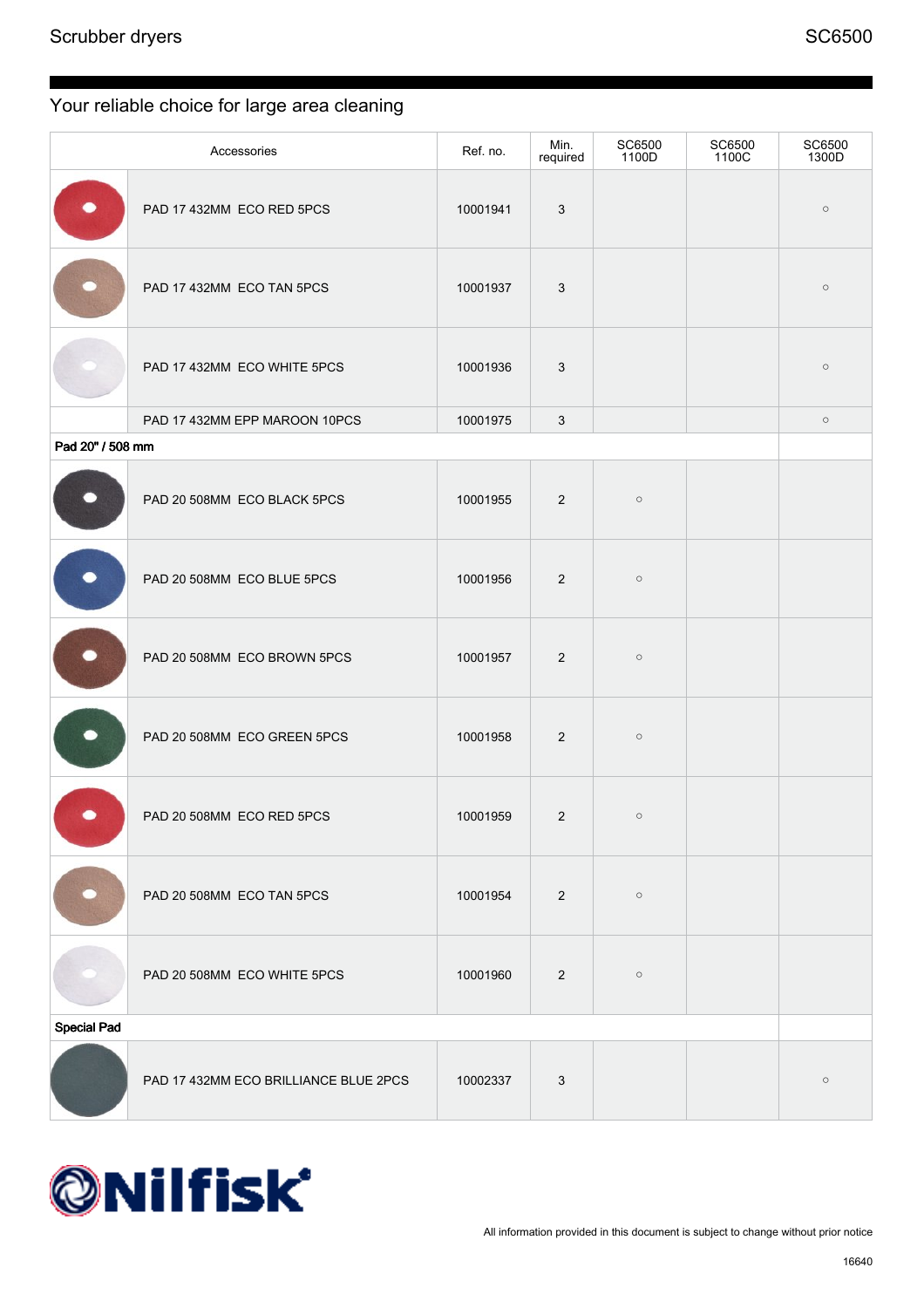|                          | Accessories                             | Ref. no. | Min.<br>required | SC6500<br>1100D | SC6500<br>1100C | SC6500<br>1300D |
|--------------------------|-----------------------------------------|----------|------------------|-----------------|-----------------|-----------------|
|                          | PAD 17 432MM ECO BRILLIANCE GREEN 2PCS  | 10002339 | 3                |                 |                 | $\circ$         |
|                          | PAD 17 432MM ECO BRILLIANCE RED 2PCS    | 10002336 | 3                |                 |                 | $\circ$         |
|                          | PAD 17 432MM ECO BRILLIANCE YELLOW 2PCS | 10002338 | 3                |                 |                 | $\circ$         |
|                          | PAD 20 508MM ECO BRILLIANCE BLUE 2PCS   | 10002349 | 2                | $\circ$         |                 |                 |
|                          | PAD 20 508MM ECO BRILLIANCE GREEN 2PCS  | 10002351 | 2                | $\circ$         |                 |                 |
|                          | PAD 20 508MM ECO BRILLIANCE RED 2PCS    | 10002348 | 2                | $\circ$         |                 |                 |
|                          | PAD 20 508MM ECO BRILLIANCE YELLOW 2PCS | 10002350 | $\overline{2}$   | $\circ$         |                 |                 |
| <b>Light Option</b>      |                                         |          |                  |                 |                 |                 |
|                          | <b>BEACON KIT</b>                       | 56413649 | $\mathbf{1}$     | $\Box$          | $\Box$          | $\Box$          |
|                          | <b>HEADLIGHT KIT</b>                    | 56314313 | $\mathbf{1}$     | $\Box$          | $\Box$          | $\Box$          |
| Side Broom               |                                         |          |                  |                 |                 |                 |
|                          | LEFT SIDE BROOM ASSEMBLY                | 56413039 | $\pmb{0}$        |                 | $\bullet$       |                 |
|                          | RIGHT SIDE BROOM ASSEMBLY               | 56413040 | $\pmb{0}$        |                 | $\bullet$       |                 |
|                          | SIDE BROOM                              | 56413056 | $\sqrt{2}$       |                 | $\bullet$       |                 |
| <b>Guard Option</b>      |                                         |          |                  |                 |                 |                 |
|                          | BUMPER FRONT HEAVY KIT                  | 56413089 | $\mathbf{1}$     | $\Box$          | $\Box$          | $\Box$          |
|                          | <b>BUMPER TUBE KIT</b>                  | 56414188 | $\mathbf{1}$     | $\Box$          | $\Box$          | $\Box$          |
|                          | KIT FOOT GUARD                          | 56413773 | $\mathbf{1}$     | $\Box$          | $\Box$          | $\Box$          |
|                          | KIT WEIGHTED BUMPER EUROPEAN            | 56413870 | $\mathbf{1}$     | $\Box$          | $\Box$          | $\Box$          |
|                          | OVERHEAD GUARD KIT                      | 56413774 | $\mathbf{1}$     | $\Box$          | $\Box$          | $\Box$          |
| <b>Brush Cylindrical</b> |                                         |          |                  |                 |                 |                 |

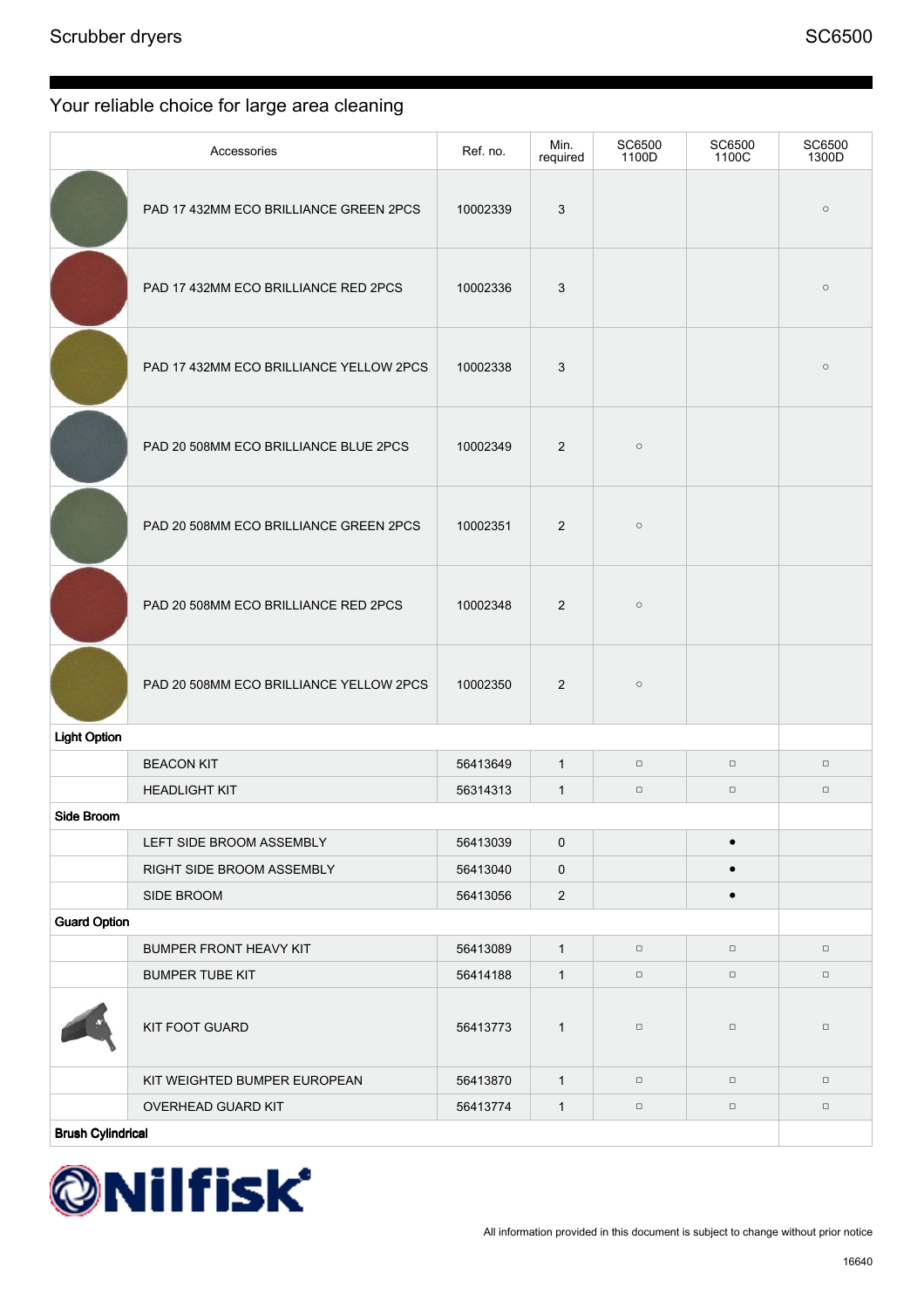|                | Accessories                      | Ref. no.     | Min.<br>required | SC6500<br>1100D | SC6500<br>1100C | SC6500<br>1300D |
|----------------|----------------------------------|--------------|------------------|-----------------|-----------------|-----------------|
|                | BRUSH 80 GRIT 40                 | 56413116     | $\overline{2}$   |                 | $\circ$         |                 |
|                | BRUSH 80 GRIT 48                 | 56413355     | $\overline{2}$   |                 |                 |                 |
|                | BRUSH 180 GRIT 40                | 56413115     | 2                |                 | $\circ$         |                 |
|                | BRUSH 180 GRIT 48                | 56413354     | $\overline{2}$   |                 |                 |                 |
|                | <b>BRUSH HARD NYLON 40</b>       | 56413114     | $\overline{2}$   |                 | $\circ$         |                 |
|                | <b>BRUSH HARD NYLON 48</b>       | 56413353     | $\overline{2}$   |                 |                 |                 |
|                | <b>BRUSH POLYPROPYLENE 40</b>    | 56413118     | $\overline{2}$   |                 | $\circ$         |                 |
|                | <b>BRUSH POLYPROPYLENE 48</b>    | 56413357     | $\overline{2}$   |                 |                 |                 |
|                | <b>BRUSH SOFT NYLON 40</b>       | 56413113     | $\overline{2}$   |                 | $\circ$         |                 |
|                | <b>BRUSH SOFT NYLON 48</b>       | 56413352     | 2                |                 |                 |                 |
| Deck Blade     |                                  |              |                  |                 |                 |                 |
|                | <b>BLADE DECK GUM</b>            | 56413820     | $\mathbf{1}$     |                 | $\circ$         |                 |
|                | <b>BLADE KIT-DISC GUM 40</b>     | 56413767     | $\mathbf{1}$     | $\circ$         |                 |                 |
|                | BLADE KIT-DISC GUM 45/48         | 56413769     | $\mathbf{1}$     |                 |                 | $\circ$         |
|                | <b>BLADE KIT-DISC LINATEX</b>    | 56413770     | $\mathbf{1}$     |                 |                 |                 |
|                | <b>BLADE KIT-DISC LINATEX 40</b> | 56413768     | $\mathbf{1}$     | $\bullet$       |                 |                 |
|                | <b>BLADE KIT-DISC PU 40</b>      | 56413754     | $\mathbf{1}$     | $\circ$         |                 |                 |
|                | BLADE KIT-DISC PU 45/48          | 56413755     | $\mathbf{1}$     |                 |                 | $\circ$         |
|                | SKIRT-BLADE-SIDE-LINATEX         | 56413654     | $\mathbf{1}$     |                 | $\bullet$       |                 |
| Other          |                                  |              |                  |                 |                 |                 |
|                | BATTERY TRAY ROLLER UNIVERSAL    | 80565818     | $\mathbf{1}$     | $\Box$          | $\Box$          | $\Box$          |
|                | <b>DRAIN HOSE EXTENSION</b>      | 56601410     | $\mathbf{1}$     | $\Box$          | $\Box$          | $\Box$          |
|                | FILTER ANTIFOAMING               | 909 5065 000 | $\mathbf{1}$     | $\Box$          | $\Box$          | $\Box$          |
|                | KIT BATTERY TRAY                 | 56413740     | $\mathbf{1}$     | $\Box$          | $\Box$          | $\Box$          |
|                | KIT GRAMMER SEAT W/SWITCH        | 56413764     | $\mathbf{1}$     | $\Box$          | $\Box$          | $\Box$          |
|                | KIT SOLUTION AUTO-FILL           | 56413685     | $\mathbf{1}$     | $\Box$          | $\Box$          | $\Box$          |
|                | KIT SPRAY WAND                   | 56413687     | $\overline{1}$   | $\Box$          | $\Box$          | $\Box$          |
|                | KIT VACUUM MOTOR                 | 56413821     | $\mathbf{1}$     | $\Box$          | $\Box$          | $\Box$          |
|                | ROLL OUT KIT NO BATTERY          | 56413884     | $\mathbf{1}$     | $\Box$          | $\Box$          | $\Box$          |
|                | SEAT BELT KIT-STANDARD SEAT      | 56383455     | $\mathbf{1}$     | $\Box$          | $\Box$          | $\Box$          |
| Squeegee Blade |                                  |              |                  |                 |                 |                 |

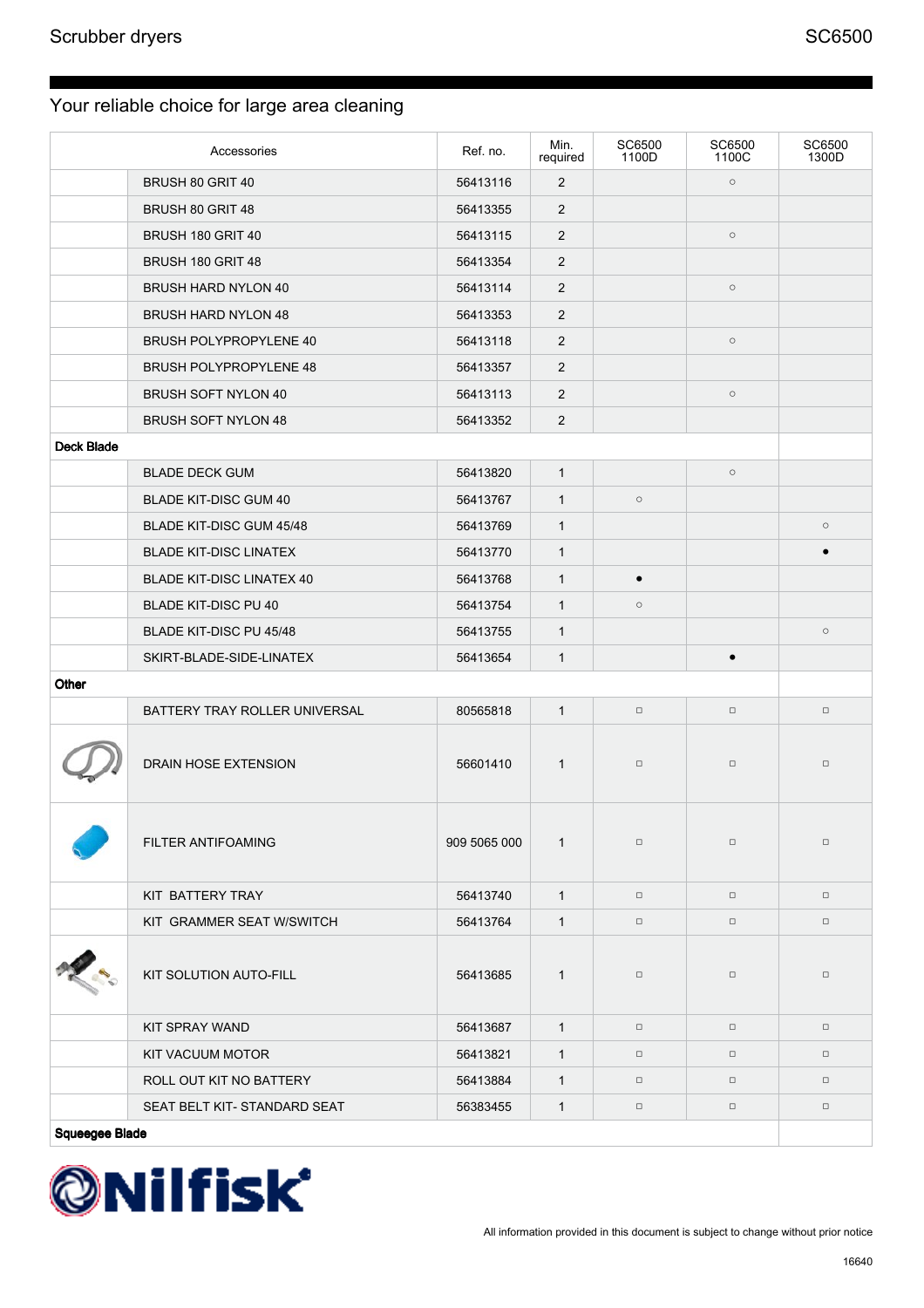|                            | Accessories                             | Ref. no. | Min.<br>required | <b>SC6500</b><br>1100D | SC6500<br>1100C | SC6500<br>1300D |  |  |
|----------------------------|-----------------------------------------|----------|------------------|------------------------|-----------------|-----------------|--|--|
|                            | <b>BLADE KIT-LINATEX SQUEEGEE H</b>     | 56413766 | $\mathbf{1}$     |                        |                 |                 |  |  |
|                            | <b>BLADE KIT-SQGEE LINATEX F</b>        | 56413762 | $\mathbf{1}$     | $\bullet$              |                 |                 |  |  |
|                            | <b>BLADE KIT-SQUEEGEE GUM F</b>         | 56413761 | $\mathbf{1}$     | $\circ$                | $\circ$         |                 |  |  |
|                            | <b>BLADE KIT-SQUEEGEE GUM H</b>         | 56413765 | $\mathbf{1}$     |                        |                 | $\circ$         |  |  |
|                            | <b>BLADE KIT-SQUEEGEE PU F</b>          | 56413745 | $\mathbf{1}$     | $\circ$                | $\circ$         |                 |  |  |
|                            | BLADE KIT-SQUEEGEE PU H                 | 56413747 | $\mathbf{1}$     |                        |                 | $\circ$         |  |  |
| Pad Holder                 |                                         |          |                  |                        |                 |                 |  |  |
|                            | PAD HOLDER-17 3 LUG                     | 56505780 | 3                |                        |                 | $\circ$         |  |  |
|                            | PAD HOLDER-20 3 LUG                     | 56505790 | 2                | $\circ$                |                 |                 |  |  |
| Disc Brush 430 mm          |                                         |          |                  |                        |                 |                 |  |  |
|                            | DISC BRUSH-17 AGLITE 3 LUG              | 56505783 | 3                |                        |                 | $\circ$         |  |  |
|                            | DISC BRUSH-17 DYNAGRIT 3 LUG            | 56505782 | 3                |                        |                 | $\circ$         |  |  |
|                            | DISC BRUSH-17 MAGNAGRIT 3 LUG           | 56505781 | 3                |                        |                 | $\circ$         |  |  |
|                            | DISC BRUSH-17 MIDGRIT 3 LUG             | 56505787 | 3                |                        |                 | $\circ$         |  |  |
|                            | DISC BRUSH-17 MIDLITE 3 LUG             | 56505788 | 3                |                        |                 | $\circ$         |  |  |
|                            | DISC BRUSH-17 PROLENE 3 LUG             | 56505784 | 3                |                        |                 | $\circ$         |  |  |
|                            | DISC BRUSH-17 PROLITE 3 LUG             | 56505785 | 3                |                        |                 | $\circ$         |  |  |
|                            | DISC BRUSH-17 UNION MIX 3 LUG           | 56505786 | 3                |                        |                 | $\circ$         |  |  |
| Disc Brush 510 mm          |                                         |          |                  |                        |                 |                 |  |  |
|                            | DISC BRUSH-20 AGLITE 3 LUG              | 56505793 | 2                | $\circ$                |                 |                 |  |  |
|                            | DISC BRUSH-20 DYNA GRIT 3 LUG           | 56505792 | 2                | $\circ$                |                 |                 |  |  |
|                            | DISC BRUSH-20 MAGNAGRIT 3 LUG           | 56505791 | 2                | $\circ$                |                 |                 |  |  |
|                            | DISC BRUSH-20 MIDGRIT 3 LUG             | 56505797 | 2                | $\circ$                |                 |                 |  |  |
|                            | DISC BRUSH-20 MIDLITE 3 LUG             | 56505798 | 2                | $\circ$                |                 |                 |  |  |
|                            | DISC BRUSH-20 PROLENE 3 LUG             | 56505794 | $\overline{2}$   | $\circ$                |                 |                 |  |  |
|                            | DISC BRUSH-20 PROLITE 3 LUG             | 56505795 | 2                | $\circ$                |                 |                 |  |  |
|                            | DISC BRUSH-20 UNION MIX 3 LUG           | 56505796 | $\sqrt{2}$       | $\circ$                |                 |                 |  |  |
| <b>Battery and Charger</b> |                                         |          |                  |                        |                 |                 |  |  |
|                            | BATT.36V-420AH GEL SINGLE CELLS IN TRAY | 80562600 | $\mathbf{1}$     | $\Box$                 | $\Box$          | $\Box$          |  |  |
|                            | BATT.36V-480AH WET TRAY WITH AQUAMATIC  | 80562500 | $\mathbf{1}$     | $\Box$                 | $\Box$          | $\Box$          |  |  |
|                            | CHARGER HF 36V 60A SB175G               | 80563664 | $\mathbf{1}$     | $\circ$                | $\circ$         | $\circ$         |  |  |
| <b>Ecoflex System</b>      |                                         |          |                  |                        |                 |                 |  |  |
|                            | ECOFLEX-KIT-NILFISK                     | 56414145 | $\mathbf{1}$     | $\Box$                 | $\Box$          | $\Box$          |  |  |

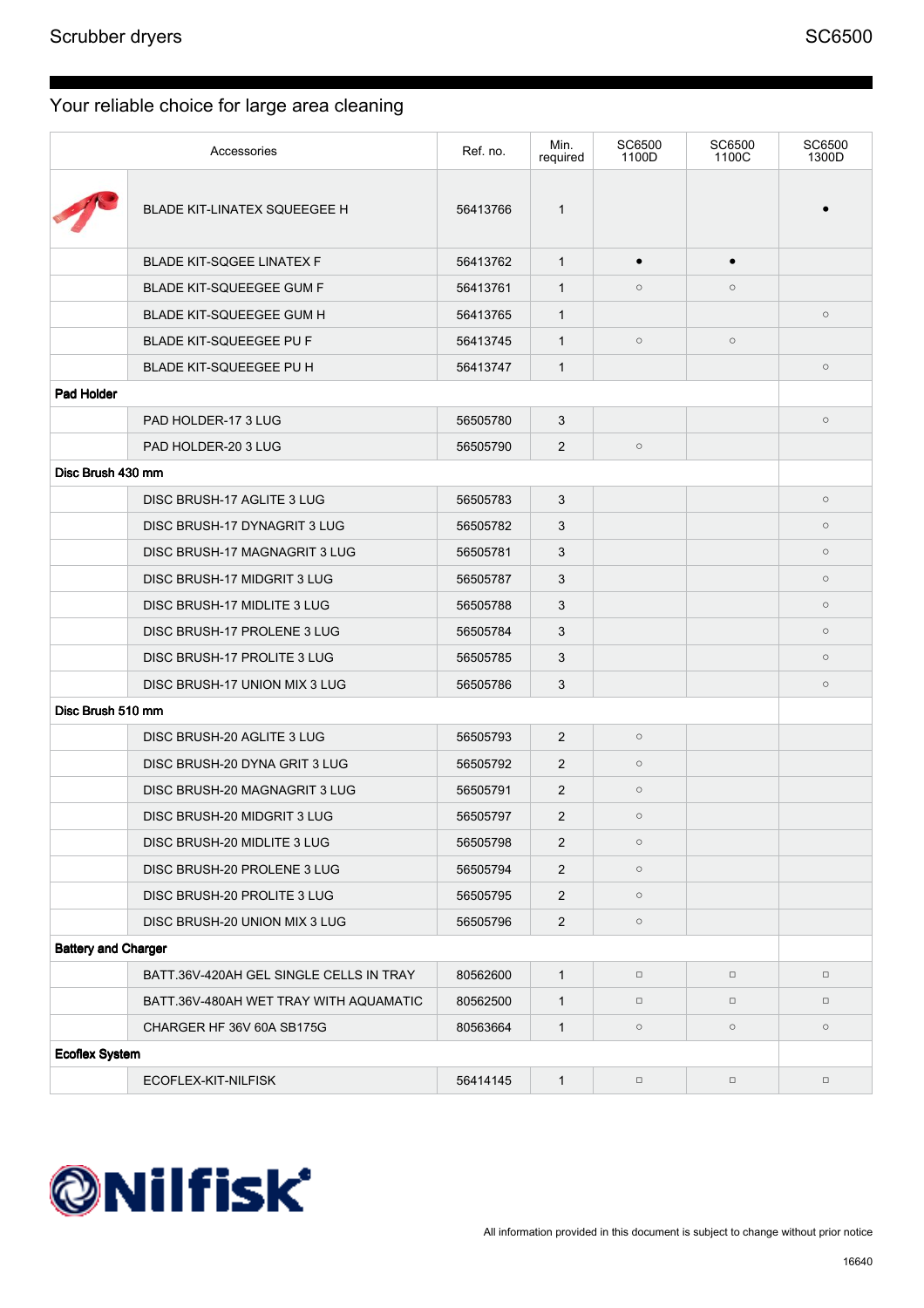$\bullet$  Standard equipment,  $^\bigcirc$  Supplementary accessories,  $^\bigcirc$  Mountable equipment

|                  | Accessories                   | Ref. no. | Min.<br>required | SC6500<br>1300C |
|------------------|-------------------------------|----------|------------------|-----------------|
| Pad 17" / 432 mm |                               |          |                  |                 |
|                  | PAD 17 432MM ECO BLACK 5PCS   | 10001938 | $\mathbf{3}$     |                 |
|                  | PAD 17 432MM ECO BLUE 5PCS    | 10001939 | 3                |                 |
|                  | PAD 17 432MM ECO GREEN 5PCS   | 10001940 | 3                |                 |
| $\bullet$        | PAD 17 432MM ECO RED 5PCS     | 10001941 | 3                |                 |
|                  | PAD 17 432MM ECO TAN 5PCS     | 10001937 | $\mathbf{3}$     |                 |
|                  | PAD 17 432MM ECO WHITE 5PCS   | 10001936 | 3                |                 |
|                  | PAD 17 432MM EPP MAROON 10PCS | 10001975 | 3                |                 |
| Pad 20" / 508 mm |                               |          |                  |                 |
|                  | PAD 20 508MM ECO BLACK 5PCS   | 10001955 | 2                |                 |
|                  | PAD 20 508MM ECO BLUE 5PCS    | 10001956 | $\overline{2}$   |                 |
|                  | PAD 20 508MM ECO BROWN 5PCS   | 10001957 | $\overline{2}$   |                 |
|                  | PAD 20 508MM ECO GREEN 5PCS   | 10001958 | $\overline{2}$   |                 |
|                  | PAD 20 508MM ECO RED 5PCS     | 10001959 | $\overline{2}$   |                 |

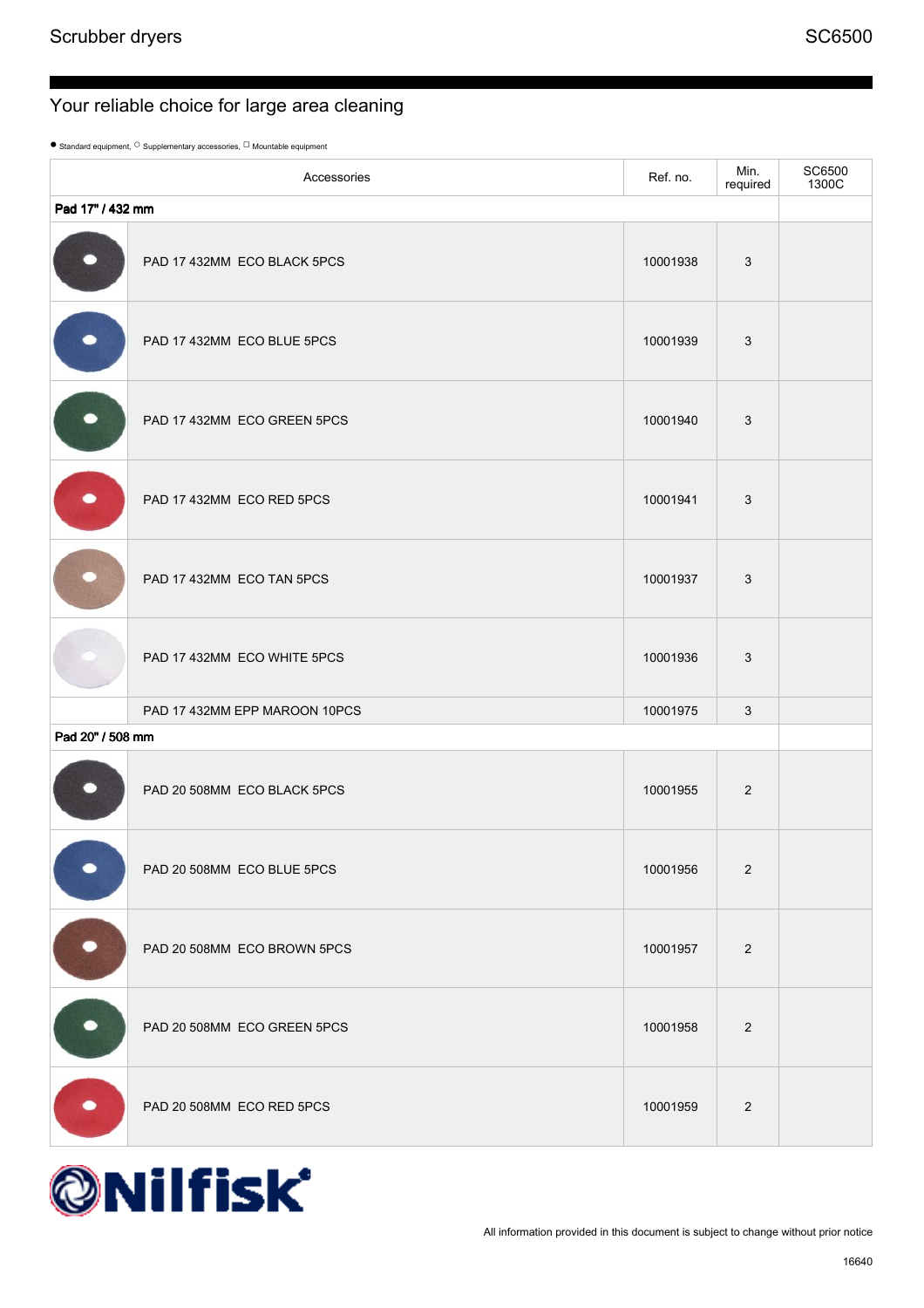|                     | Accessories                             | Ref. no. | Min.<br>required | SC6500<br>1300C |
|---------------------|-----------------------------------------|----------|------------------|-----------------|
|                     | PAD 20 508MM ECO TAN 5PCS               | 10001954 | 2                |                 |
|                     | PAD 20 508MM ECO WHITE 5PCS             | 10001960 | 2                |                 |
| <b>Special Pad</b>  |                                         |          |                  |                 |
|                     | PAD 17 432MM ECO BRILLIANCE BLUE 2PCS   | 10002337 | 3                |                 |
|                     | PAD 17 432MM ECO BRILLIANCE GREEN 2PCS  | 10002339 | 3                |                 |
|                     | PAD 17 432MM ECO BRILLIANCE RED 2PCS    | 10002336 | $\mathbf{3}$     |                 |
|                     | PAD 17 432MM ECO BRILLIANCE YELLOW 2PCS | 10002338 | 3                |                 |
|                     | PAD 20 508MM ECO BRILLIANCE BLUE 2PCS   | 10002349 | 2                |                 |
|                     | PAD 20 508MM ECO BRILLIANCE GREEN 2PCS  | 10002351 | $\overline{2}$   |                 |
|                     | PAD 20 508MM ECO BRILLIANCE RED 2PCS    | 10002348 | $\sqrt{2}$       |                 |
|                     | PAD 20 508MM ECO BRILLIANCE YELLOW 2PCS | 10002350 | $\overline{2}$   |                 |
| <b>Light Option</b> |                                         |          |                  |                 |
|                     | <b>BEACON KIT</b>                       | 56413649 | $\mathbf{1}$     | $\Box$          |
|                     | <b>HEADLIGHT KIT</b>                    | 56314313 | $\mathbf{1}$     | $\Box$          |
| Side Broom          |                                         |          |                  |                 |
|                     | LEFT SIDE BROOM ASSEMBLY                | 56413039 | $\mathsf 0$      | $\bullet$       |
|                     | RIGHT SIDE BROOM ASSEMBLY               | 56413040 | $\pmb{0}$        | $\bullet$       |

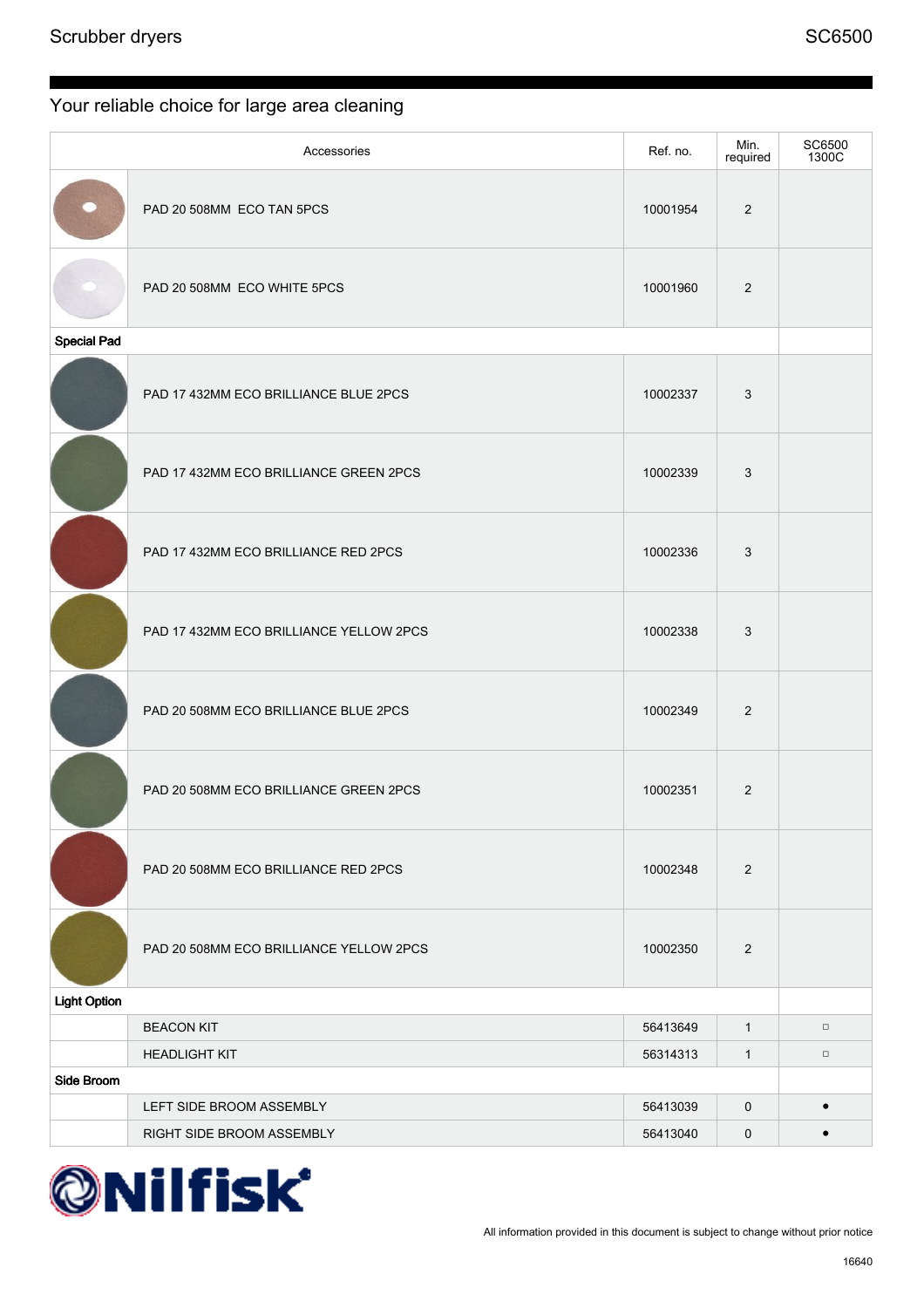|                          | Accessories                      | Ref. no.     | Min.<br>required | SC6500<br>1300C |
|--------------------------|----------------------------------|--------------|------------------|-----------------|
|                          | SIDE BROOM                       | 56413056     | $\overline{2}$   | $\bullet$       |
| <b>Guard Option</b>      |                                  |              |                  |                 |
|                          | <b>BUMPER FRONT HEAVY KIT</b>    | 56413089     | $\mathbf{1}$     | $\Box$          |
|                          | <b>BUMPER TUBE KIT</b>           | 56414188     | $\mathbf{1}$     | $\Box$          |
|                          | <b>KIT FOOT GUARD</b>            | 56413773     | $\mathbf{1}$     | $\Box$          |
|                          | KIT WEIGHTED BUMPER EUROPEAN     | 56413870     | $\mathbf{1}$     | $\Box$          |
|                          | OVERHEAD GUARD KIT               | 56413774     | $\mathbf{1}$     | $\Box$          |
| <b>Brush Cylindrical</b> |                                  |              |                  |                 |
|                          | BRUSH 80 GRIT 40                 | 56413116     | 2                |                 |
|                          | BRUSH 80 GRIT 48                 | 56413355     | $\overline{2}$   | $\circ$         |
|                          | BRUSH 180 GRIT 40                | 56413115     | $\overline{2}$   |                 |
|                          | BRUSH 180 GRIT 48                | 56413354     | $\overline{2}$   | $\circ$         |
|                          | <b>BRUSH HARD NYLON 40</b>       | 56413114     | $\overline{2}$   |                 |
|                          | <b>BRUSH HARD NYLON 48</b>       | 56413353     | 2                | $\circ$         |
|                          | <b>BRUSH POLYPROPYLENE 40</b>    | 56413118     | 2                |                 |
|                          | <b>BRUSH POLYPROPYLENE 48</b>    | 56413357     | $\overline{2}$   | $\circ$         |
|                          | <b>BRUSH SOFT NYLON 40</b>       | 56413113     | $\overline{2}$   |                 |
|                          | <b>BRUSH SOFT NYLON 48</b>       | 56413352     | 2                | $\circ$         |
| <b>Deck Blade</b>        |                                  |              |                  |                 |
|                          | <b>BLADE DECK GUM</b>            | 56413820     | $\mathbf{1}$     | $\circ$         |
|                          | <b>BLADE KIT-DISC GUM 40</b>     | 56413767     | $\mathbf{1}$     |                 |
|                          | BLADE KIT-DISC GUM 45/48         | 56413769     | $\mathbf{1}$     |                 |
|                          | <b>BLADE KIT-DISC LINATEX</b>    | 56413770     | $\mathbf{1}$     |                 |
|                          | <b>BLADE KIT-DISC LINATEX 40</b> | 56413768     | $\mathbf{1}$     |                 |
|                          | <b>BLADE KIT-DISC PU 40</b>      | 56413754     | $\mathbf{1}$     |                 |
|                          | BLADE KIT-DISC PU 45/48          | 56413755     | $\mathbf{1}$     |                 |
|                          | SKIRT-BLADE-SIDE-LINATEX         | 56413654     | $\mathbf{1}$     | $\bullet$       |
| Other                    |                                  |              |                  |                 |
|                          | BATTERY TRAY ROLLER UNIVERSAL    | 80565818     | $\mathbf{1}$     | $\Box$          |
|                          | DRAIN HOSE EXTENSION             | 56601410     | $\mathbf{1}$     | $\Box$          |
|                          | FILTER ANTIFOAMING               | 909 5065 000 | $\mathbf{1}$     | $\Box$          |

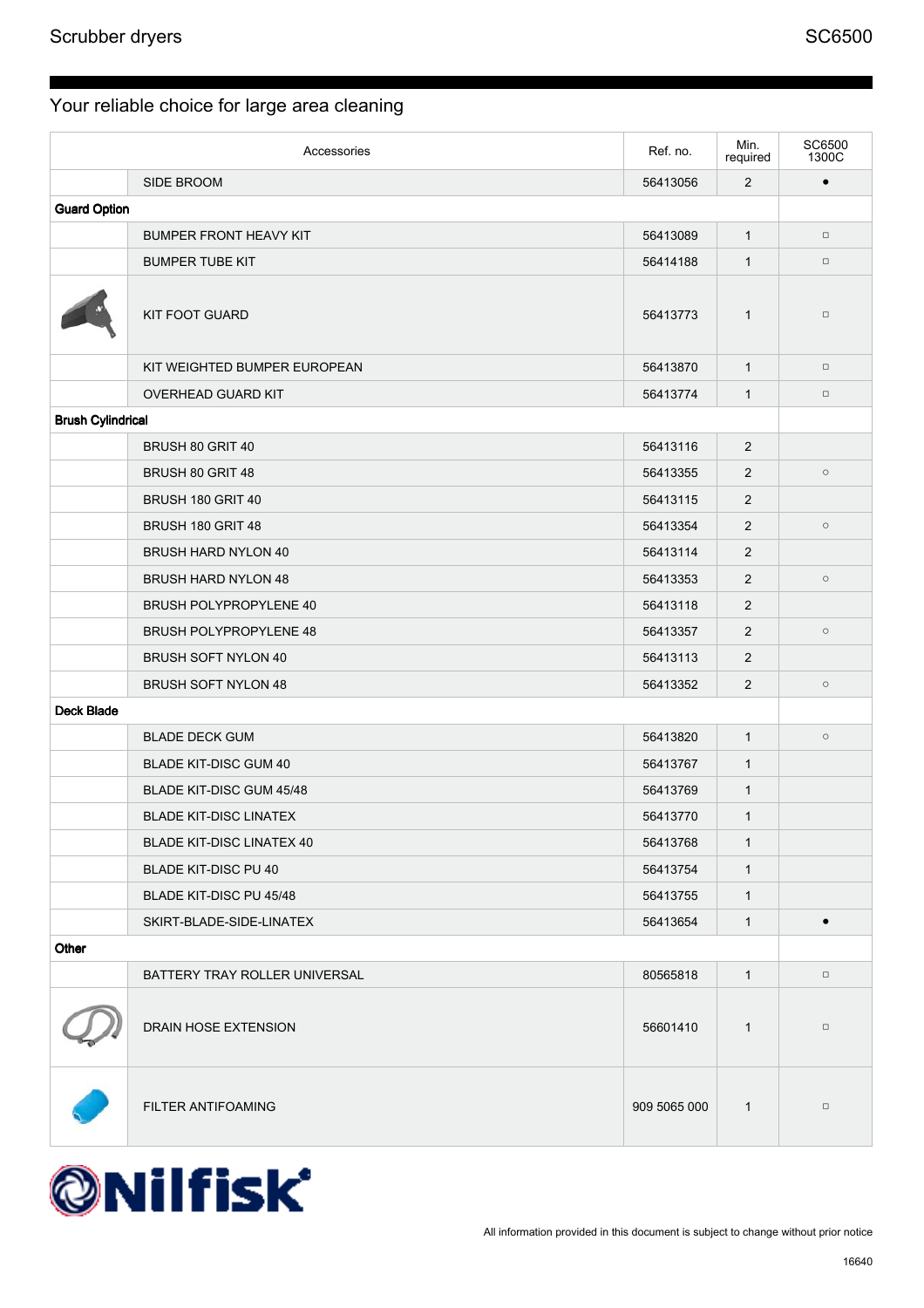| Accessories           |                                     | Ref. no. | Min.<br>required | SC6500<br>1300C |
|-----------------------|-------------------------------------|----------|------------------|-----------------|
|                       | KIT BATTERY TRAY                    | 56413740 | $\mathbf{1}$     | $\Box$          |
|                       | KIT GRAMMER SEAT W/SWITCH           | 56413764 | $\mathbf{1}$     | $\Box$          |
|                       | KIT SOLUTION AUTO-FILL              | 56413685 | $\mathbf{1}$     | $\Box$          |
|                       | KIT SPRAY WAND                      | 56413687 | $\mathbf{1}$     | $\Box$          |
|                       | KIT VACUUM MOTOR                    | 56413821 | $\mathbf{1}$     | $\Box$          |
|                       | ROLL OUT KIT NO BATTERY             | 56413884 | $\mathbf{1}$     | $\Box$          |
|                       | SEAT BELT KIT-STANDARD SEAT         | 56383455 | $\mathbf{1}$     | $\Box$          |
| <b>Squeegee Blade</b> |                                     |          |                  |                 |
|                       | <b>BLADE KIT-LINATEX SQUEEGEE H</b> | 56413766 | $\mathbf{1}$     |                 |
|                       | <b>BLADE KIT-SQGEE LINATEX F</b>    | 56413762 | $\mathbf{1}$     |                 |
|                       | <b>BLADE KIT-SQUEEGEE GUM F</b>     | 56413761 | $\mathbf{1}$     |                 |
|                       | <b>BLADE KIT-SQUEEGEE GUM H</b>     | 56413765 | $\mathbf{1}$     | $\circ$         |
|                       | <b>BLADE KIT-SQUEEGEE PU F</b>      | 56413745 | $\mathbf{1}$     |                 |
|                       | BLADE KIT-SQUEEGEE PU H             | 56413747 | $\mathbf{1}$     | $\circ$         |
| Pad Holder            |                                     |          |                  |                 |
|                       | PAD HOLDER-17 3 LUG                 | 56505780 | 3                |                 |
|                       | PAD HOLDER-20 3 LUG                 | 56505790 | 2                |                 |
| Disc Brush 430 mm     |                                     |          |                  |                 |
|                       | DISC BRUSH-17 AGLITE 3 LUG          | 56505783 | 3                |                 |
|                       | DISC BRUSH-17 DYNAGRIT 3 LUG        | 56505782 | 3                |                 |
|                       | DISC BRUSH-17 MAGNAGRIT 3 LUG       | 56505781 | 3                |                 |
|                       | DISC BRUSH-17 MIDGRIT 3 LUG         | 56505787 | 3                |                 |
|                       | DISC BRUSH-17 MIDLITE 3 LUG         | 56505788 | 3                |                 |
|                       | DISC BRUSH-17 PROLENE 3 LUG         | 56505784 | 3                |                 |
|                       | DISC BRUSH-17 PROLITE 3 LUG         | 56505785 | 3                |                 |
|                       | DISC BRUSH-17 UNION MIX 3 LUG       | 56505786 | 3                |                 |
| Disc Brush 510 mm     |                                     |          |                  |                 |
|                       | DISC BRUSH-20 AGLITE 3 LUG          | 56505793 | $\overline{2}$   |                 |
|                       | DISC BRUSH-20 DYNA GRIT 3 LUG       | 56505792 | $\overline{2}$   |                 |
|                       | DISC BRUSH-20 MAGNAGRIT 3 LUG       | 56505791 | $\overline{2}$   |                 |
|                       | DISC BRUSH-20 MIDGRIT 3 LUG         | 56505797 | $\overline{2}$   |                 |
|                       | DISC BRUSH-20 MIDLITE 3 LUG         | 56505798 | $\overline{2}$   |                 |
|                       | DISC BRUSH-20 PROLENE 3 LUG         | 56505794 | $\overline{2}$   |                 |